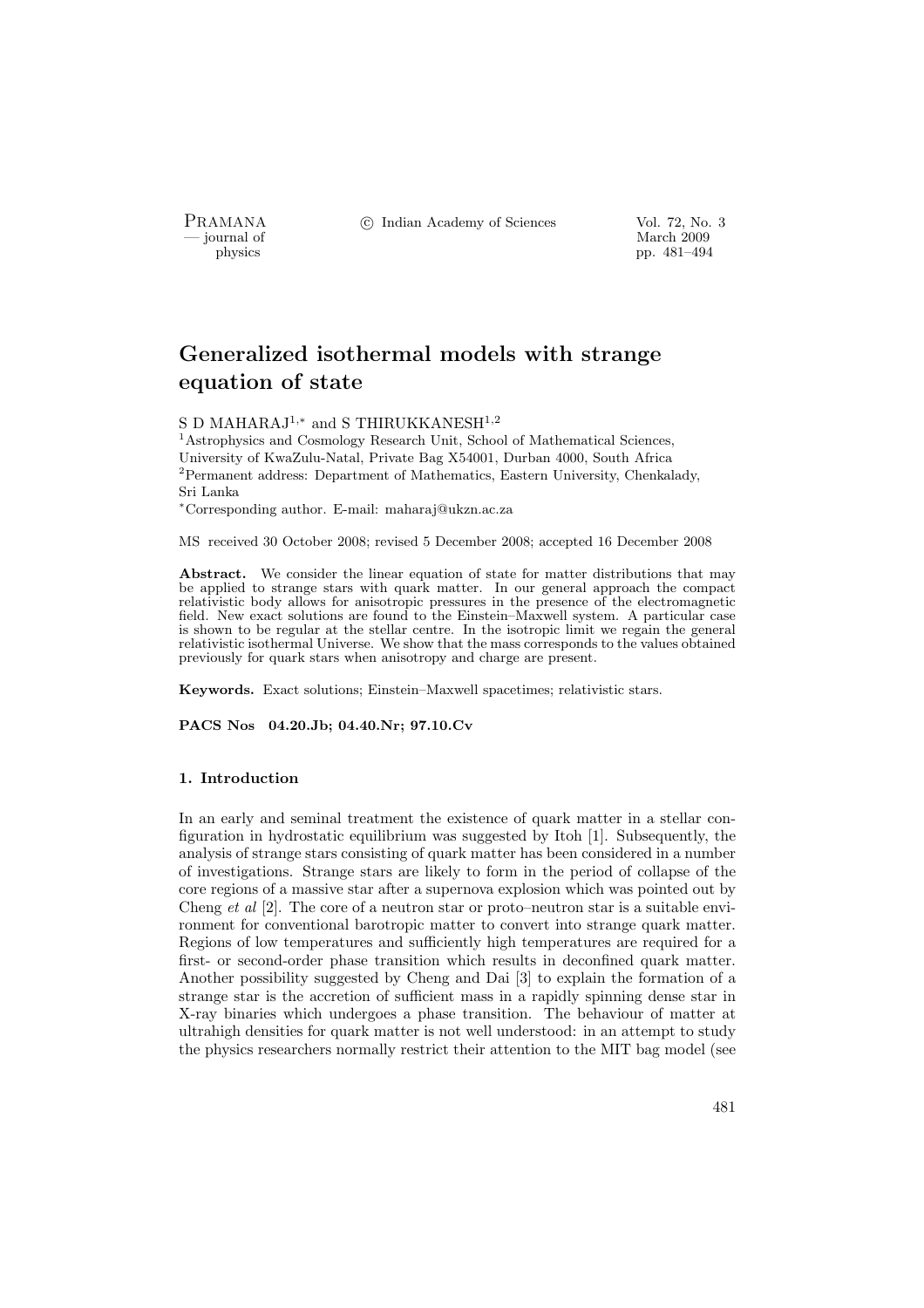the treatments of Chodos *et al* [4], Farhi and Jaffe [5] and Witten [6]). The strange matter equation of state is taken to be

$$
p = \frac{1}{3}(\rho - 4B),
$$
\n(1)

where  $\rho$  is the energy density, p is the pressure and B is the bag constant. The vacuum pressure  $B$  in the bag model equilibrates the pressure and stabilizes the system; the constant B determines the quark confinement. The studies of Bombaci [7], Li et al [8–10], Dey et al [11], Xu et al [12,13], Pons et al [14] and Usov [15] directed at particular compact astronomical objects suggest that these could be strange stars composed of quark matter with equation of state (1).

Mak and Harko [16] found an exact general relativistic model of a quark star that admits a conformal Killing vector. This was shown by Komathiraj and Maharaj [17] to be a part of a more general class of exact analytical models in the presence of the electromagnetic field with isotropic pressures. The role of anisotropy was investigated by Lobo [18], Mak and Harko [19] and Sharma and Maharaj [20] for strange stars with quark matter with neutral anisotropic distributions. It is our intention to study the Einstein–Maxwell system with a linear equation of state with anisotropic pressures; this treatment would be applicable to strange stars which are charged and anisotropic which is the most general case. In §2, we write the Einstein– Maxwell system in an equivalent form using a coordinate transformation. A new exact solution, in terms of simple elementary functions, is given in §3. In addition, we demonstrate that it is possible to find a particular model which is nonsingular at the stellar origin. The limit of vanishing anisotropy is studied in §4 and we regain the isothermal Universes studied previously. In §5, we consider the physical features of the new solutions, plot the matter variables for particular parameter values and show that the quark star mass is consistent with earlier treatments. Some concluding remarks are made in §6.

## 2. Basic equations

It is our intention to model the interior of a dense realistic star with a general matter distribution. On physical grounds we can take the gravitational field to be static and spherically symmetric. Consequently, we assume that the gravitational field of the stellar interior is represented by the line element

$$
ds^{2} = -e^{2\nu(r)}dt^{2} + e^{2\lambda(r)}dr^{2} + r^{2}(d\theta^{2} + \sin^{2}\theta d\phi^{2})
$$
\n(2)

in Schwarzschild coordinates  $(x^a) = (t, r, \theta, \phi)$ . We consider the general case of a matter distribution with both anisotropy and charge. Therefore, we take the energy–momentum tensor for the interior to be an anisotropic charged imperfect fluid; this is represented by the form

$$
T_{ij} = \text{diag}\left(-\rho - \frac{1}{2}E^2, p_r - \frac{1}{2}E^2, p_t + \frac{1}{2}E^2, p_t + \frac{1}{2}E^2\right),\tag{3}
$$

where  $\rho$  is the energy density,  $p_r$  is the radial pressure,  $p_t$  is the tangential pressure and  $E$  is the electric field intensity. These physical quantities are measured relative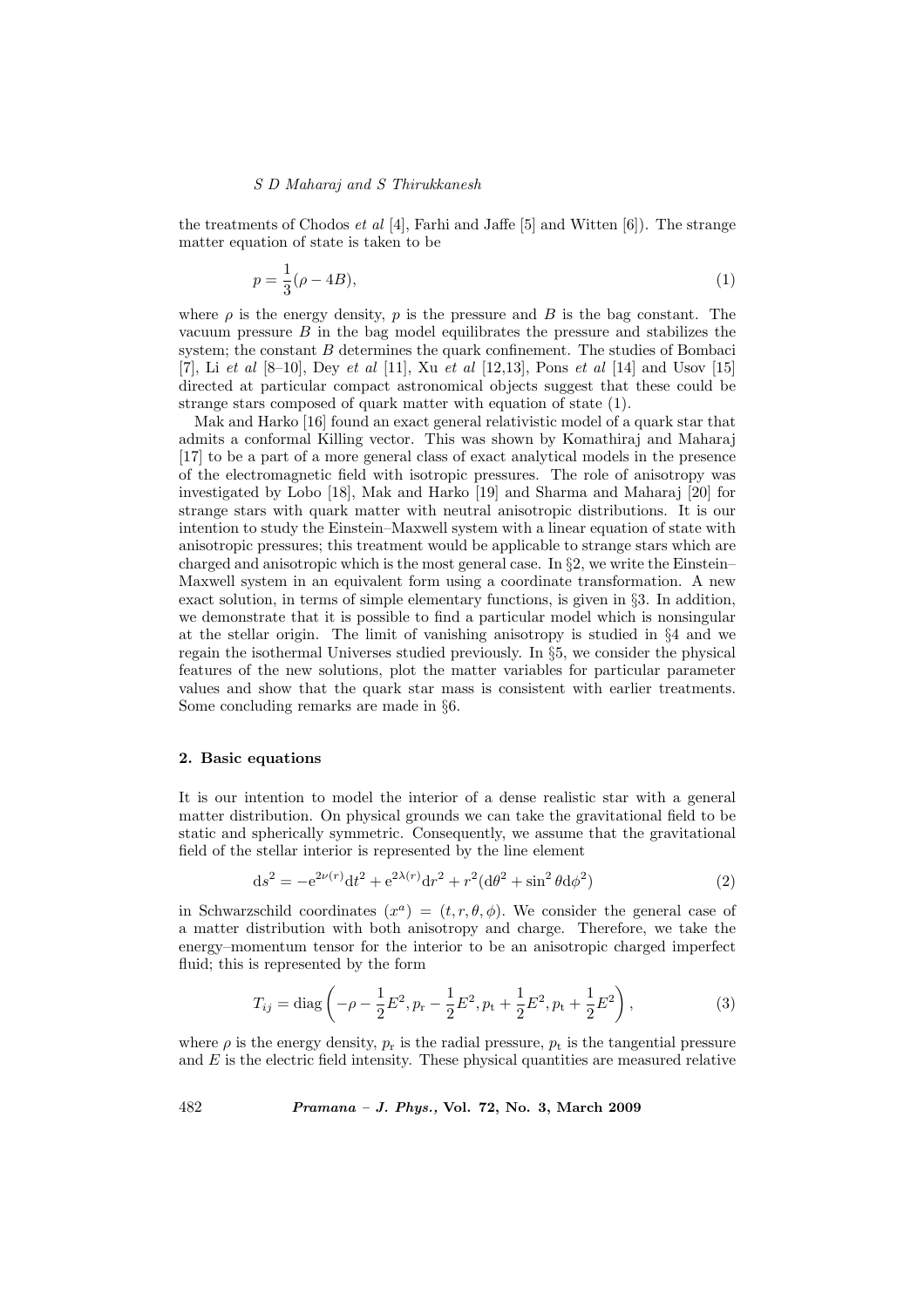# Generalized isothermal models with strange equation of state

to the comoving fluid velocity  $u^i = e^{-\nu} \delta_0^i$ . The line element (2) and the imperfect matter distribution (3) generate the Einstein field equations; the field equations can be written in the form

$$
\frac{1}{r^2} \left[ r(1 - e^{-2\lambda}) \right]' = \rho + \frac{1}{2} E^2,\tag{4}
$$

$$
-\frac{1}{r^2}\left(1 - e^{-2\lambda}\right) + \frac{2\nu'}{r}e^{-2\lambda} = p_r - \frac{1}{2}E^2,
$$
\n(5)

$$
e^{-2\lambda} \left( \nu'' + \nu'^2 + \frac{\nu'}{r} - \nu'\lambda' - \frac{\lambda'}{r} \right) = p_t + \frac{1}{2}E^2,
$$
 (6)

$$
\sigma = \frac{1}{r^2} e^{-\lambda} (r^2 E)',\tag{7}
$$

where primes denote differentiation with respect to r and  $\sigma$  is the proper charge density. We are utilizing units where the coupling constant  $(8\pi G/c^4) = 1$  and the speed of light  $c = 1$ . The Einstein–Maxwell system of equations  $(4)$ – $(7)$  describes the gravitational behaviour for an anisotropic charged imperfect fluid. For matter distributions with  $p_r = p_t$  (isotropic pressures) and  $E = 0$  (no charge) we regain Einstein's equations for an uncharged perfect fluid from (4) to (7).

An equivalent form of the field equations is obtained if we introduce new variables: the independent variable  $x$  and new functions  $y$  and  $Z$ . These are given by

$$
x = Cr^2
$$
,  $Z(x) = e^{-2\lambda(r)}$  and  $A^2y^2(x) = e^{2\nu(r)}$ , (8)

which was earlier used by Durgapal and Bannerji [21] to describe neutron stars. In terms of the new variables the line element (2) becomes

$$
ds^{2} = -A^{2}y^{2}dt^{2} + \frac{1}{4CxZ}dx^{2} + \frac{x}{C}(d\theta^{2} + \sin^{2}\theta d\phi^{2}),
$$
\n(9)

where  $A$  and  $C$  are arbitrary constants. The transformation  $(8)$  simplifies the field equations, and we find that the system  $(4)$ – $(7)$  can be written as

$$
\frac{1-Z}{x} - 2\dot{Z} = \frac{\rho}{C} + \frac{E^2}{2C},\tag{10}
$$

$$
4Z\frac{\dot{y}}{y} + \frac{Z-1}{x} = \frac{p_r}{C} - \frac{E^2}{2C},\tag{11}
$$

$$
4xZ\frac{\ddot{y}}{y} + (4Z + 2x\dot{Z})\frac{\dot{y}}{y} + \dot{Z} = \frac{p_t}{C} + \frac{E^2}{2C},\tag{12}
$$

$$
\frac{\sigma^2}{C} = \frac{4Z}{x}(x\dot{E} + E)^2,
$$
\n(13)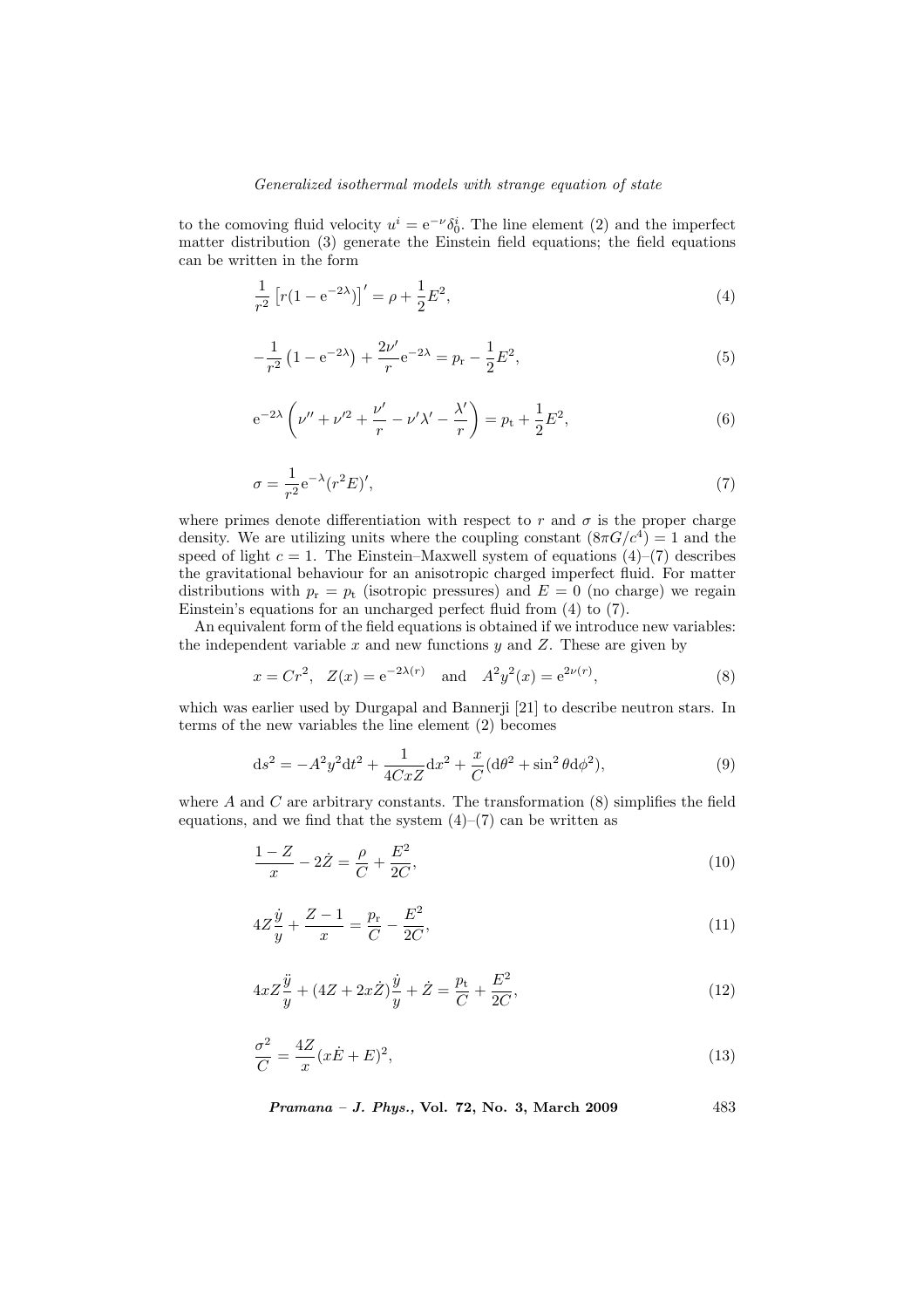where dots denote differentiation with respect to the variable  $x$ .

The definition

$$
m(r) = \frac{1}{2} \int_0^r \omega^2 \rho(\omega) d\omega \tag{14}
$$

represents the mass contained within a radius  $r$  which is a useful physical quantity. The mass function (14) has the form

$$
m(x) = \frac{1}{4C^{3/2}} \int_0^x \sqrt{w} \rho(w) \, dw,
$$
\n(15)

in terms of the new variables introduced in (8).

On physical grounds we expect that the matter distribution for realistic stellar matter should satisfy a barotropic equation of state  $p_r = p_r(\rho)$ . For the investigations in this paper we assume the particular equation of state

$$
p_{\rm r} = \alpha \rho - \beta,\tag{16}
$$

where  $\alpha$  and  $\beta$  are constants. This is a simple linear relationship with desirable physical features and contains models investigated previously. Now it is possible to rewrite  $(10)$ – $(13)$  as the system

$$
\frac{\rho}{C} = \frac{1 - Z}{x} - 2\dot{Z} - \frac{E^2}{2C},\tag{17}
$$

$$
p_{\rm r} = \alpha \rho - \beta,\tag{18}
$$

$$
p_{t} = p_{r} + \Delta, \tag{19}
$$

$$
\Delta = 4CxZ\frac{\ddot{y}}{y} + 2C\left[x\dot{Z} + \frac{4Z}{(1+\alpha)}\right]\frac{\dot{y}}{y} + \frac{(1+5\alpha)}{(1+\alpha)}C\dot{Z}
$$

$$
-\frac{C(1-Z)}{x} + \frac{2\beta}{(1+\alpha)},\tag{20}
$$

$$
\frac{E^2}{2C} = \frac{1-Z}{x} - \frac{1}{(1+\alpha)} \left[ 2\alpha \dot{Z} + 4Z\frac{\dot{y}}{y} + \frac{\beta}{C} \right],\tag{21}
$$

$$
\frac{\sigma^2}{C} = 4\frac{Z}{x}(x\dot{E} + E)^2,\tag{22}
$$

where the quantity  $\Delta = p_t - p_r$  is defined as the measure of anisotropy. The Einstein–Maxwell equations as expressed in  $(17)$ – $(22)$  is a system of six nonlinear equations in terms of eight variables  $(\rho, p_r, p_t, \Delta, E, \sigma, y, Z)$ . The system (17)–(22) is under-determined so that there are different ways in which we can proceed with the integration process. Here we show that it is possible to specify two of the quantities and generate an ordinary differential equation in only one dependent variable in the integration process. This helps to produce a particular exact model.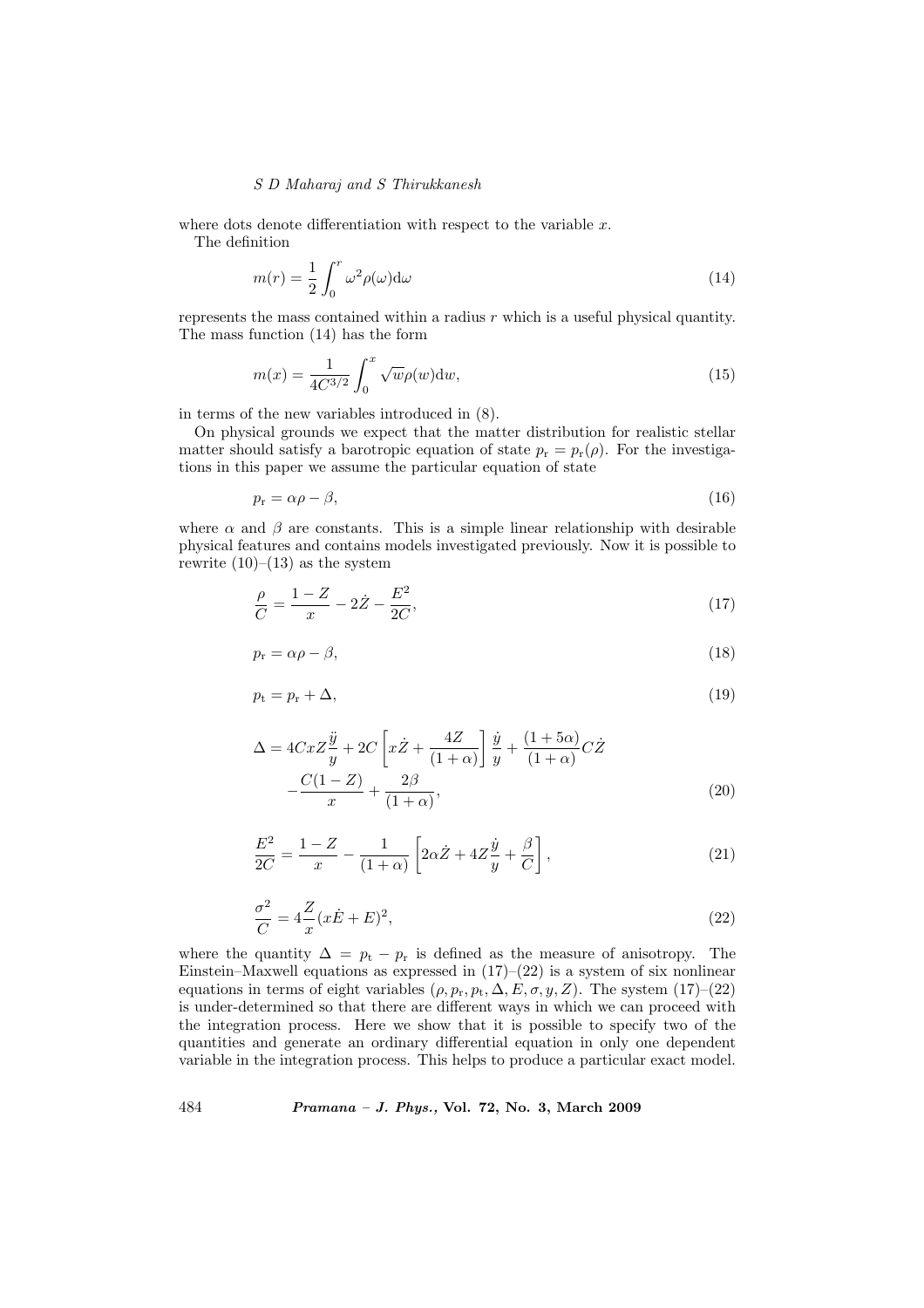#### 3. New solutions

In this paper, we choose physically reasonable forms for the gravitational potential Z and electric field intensity E and then integrate the system  $(17)$ – $(22)$  to generate exact models. We make the specific choices

$$
Z = \frac{1}{a + bx^n},\tag{23}
$$

$$
\frac{E^2}{C} = \frac{2k(d+2x)}{a+bx^n},
$$
\n(24)

where  $a, b, d, n$  and k are real constants. The potential Z is regular at the origin and continuous in the stellar interior for a wide range of values for the parameters  $a, b$ and  $n$ . The electric field intensity  $E$  is a bounded and decreasing function from the origin to the surface of the sphere. Therefore, the forms chosen in (23) and (24) are physically acceptable. These specific choices for  $Z$  and  $E$  simplify the integration process. Equation (21) can be written as

$$
\frac{\dot{y}}{y} = \frac{(a-1)(1+\alpha)}{4x} + \frac{\alpha}{2} \frac{bnx^{n-1}}{(a+bx^n)} + \frac{(1+\alpha)b}{4} x^{n-1} - \frac{\beta}{4C} (a+bx^n) - \frac{(1+\alpha)k}{4} (d+2x),
$$
\n(25)

where we have used (23) and (24). This has the advantage of being a first-order linear equation in the gravitational potential y.

Equation (25) can be integrated in closed form to give

$$
y = Dx^{\frac{(a-1)(1+\alpha)}{4}} (a+bx^n)^{\alpha/2} \exp[F(x)], \qquad (26)
$$

where we have defined

$$
F(x) = -\frac{\beta x}{4C} \left[ a + \frac{bx^n}{n+1} \right] + \frac{(1+\alpha)}{4} \left[ \frac{bx^n}{n} - k(dx + x^2) \right]
$$

and  $D$  is a constant of integration. Now from  $(23)$ ,  $(24)$  and  $(26)$  we can generate an exact model for the system  $(17)–(22)$  as follows:

$$
e^{2\lambda} = a + bx^n,\tag{27}
$$

$$
e^{2\nu} = A^2 D^2 x^{\frac{(a-1)(1+\alpha)}{2}} (a+bx^n)^{\alpha} \exp[2F(x)],
$$
\n(28)

$$
\frac{\rho}{C} = \frac{(a-1) + bx^n}{x(a+bx^n)} + \frac{2bnx^{n-1}}{(a+bx^n)^2} - \frac{k(d+2x)}{(a+bx^n)},
$$
\n(29)

$$
p_{\rm r} = \alpha \rho - \beta,\tag{30}
$$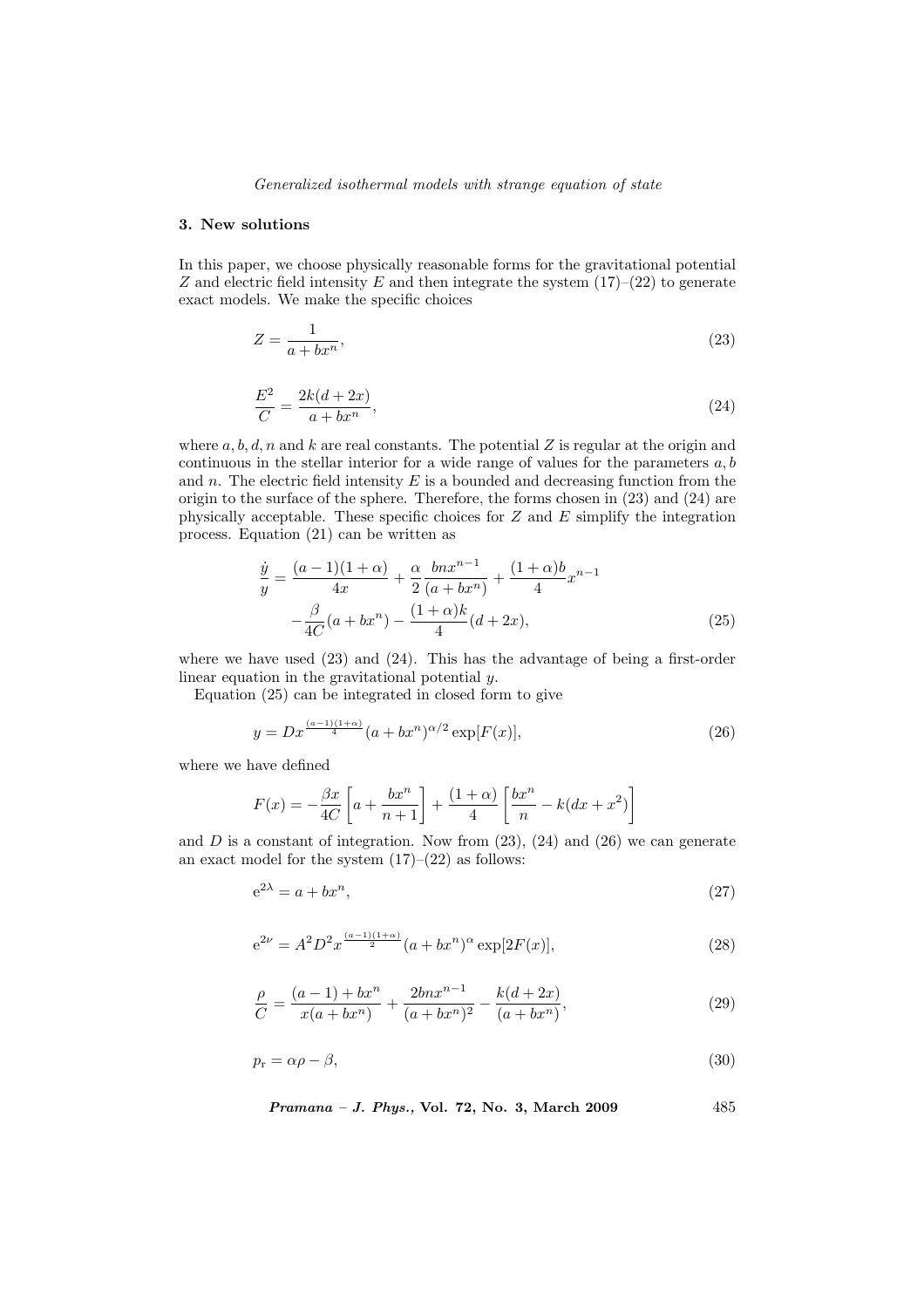$$
p_{t} = p_{r} + \Delta,
$$
\n(31)  
\n
$$
\Delta = \frac{1}{4} \left\{ \frac{4C(1 - a - bx^{n})}{x(a + bx^{n})} - \frac{4bCn(1 + 5\alpha)x^{n-1}}{(1 + \alpha)(a + bx^{n})^{2}} + \frac{8\beta}{(1 + \alpha)} \right\}
$$
\n
$$
- \frac{2[4a - bx^{n}(n(1 + \alpha) - 4)]^{2}}{(1 + \alpha)x(a + bx^{n})^{3}} (a^{2}(\beta x - C(1 + \alpha)) + bx^{n}(C[(1 + \alpha)(1 - bx^{n} + d k x + 2k x^{2}) - 2n\alpha] + b\beta x^{n+1})
$$
\n
$$
+ a[C(1 + \alpha)(1 + d k x + 2k x^{2} - 2b x^{n}) + 2b\beta x^{n+1}])
$$
\n
$$
+ \frac{Cx}{(a + bx^{n})} \left[ \frac{1}{x^{2}} \left( (a - 1)(1 + \alpha) \times \left( \frac{4b n \alpha x^{n}}{(a + bx^{n})} + (a(1 + \alpha) - 5 - \alpha) \right) \right) + \frac{4b n \alpha x^{n} (2a(n - 1) + (n\alpha - 2)bx^{n})}{(a + bx^{n})^{2}} \right]
$$
\n
$$
- \frac{2[a(1 + \alpha)(a - 1 + bx^{n}) + bx^{n}(2n\alpha - (1 + \alpha))]}{Cx^{2}(a + bx^{n})}
$$
\n
$$
\times (C(1 + \alpha)(k(dx + 2x^{2}) - bx^{n}))
$$
\n
$$
+ \beta x(a + bx^{n}) + 4 \left( (1 + \alpha)(b(n - 1)x^{n-2} - 2k) - \frac{bn\beta x^{n-1}}{C} + \frac{[C(1 + \alpha)(k(d + 2x) - bx^{n-1}) + \beta(a + bx^{n})]^{2}}{4C^{2}} \right) \right\},
$$
\n(32)

$$
\frac{E^2}{C} = \frac{2k(d+2x)}{a+bx^n}.
$$
\n(33)

The equations (27)–(33) represent an exact solution to the Einstein–Maxwell system (17)–(22) for a charged imperfect fluid with the linear equation of state  $p_r = \alpha \rho - \beta$ . Exact solutions with the equation of state  $p_r = \alpha \rho - \beta$  have been used to model compact objects such as strange stars, as shown by Sharma and Maharaj [20], and dark energy stars which are stable, as demonstrated by Lobo [18]. The exact solution (27)–(33) may be regarded as a generalization of an isothermal Universe model as we indicate in §4.

The solutions (27)–(33) admits singularities at the stellar centre in general. The singularity may be avoided for particular parameter values. If we set  $a = 1$  and  $n=1$  then we generate the line element

$$
ds^{2} = -A^{2}D^{2}(1+bx)^{\alpha} \exp[2F(x)]dt^{2}
$$
  
+(1+bx)dr<sup>2</sup> + r<sup>2</sup>(d $\theta$ <sup>2</sup> + sin<sup>2</sup>  $\theta$ d $\phi$ <sup>2</sup>), (34)

where  $F(x) = -\frac{\beta x}{8C}(2 + bx) + \frac{(1+\alpha)}{4}[bx - k(dx + x^2)],$  with energy density

$$
\frac{\rho}{C} = \frac{b(3+bx)}{(1+bx)^2} - \frac{k(d+2x)}{(1+bx)}.
$$
\n(35)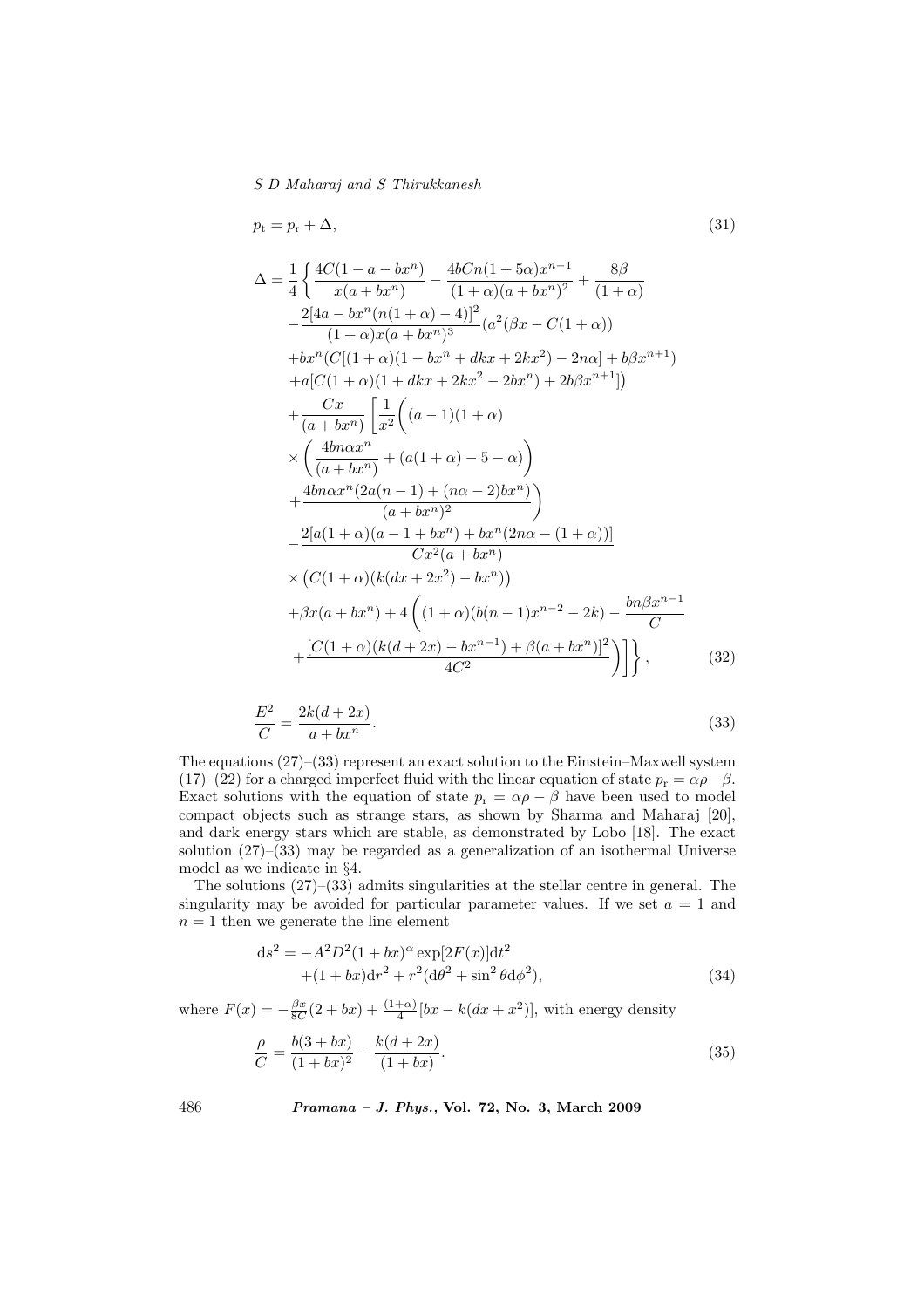When  $k = 0$  then the mass function (15) has the form

$$
m(x) = \frac{bx^{3/2}}{2C^{3/2}(1+bx)}.\tag{36}
$$

The expression of the mass function given in (36) represents an energy density which is monotonically decreasing in the interior of the uncharged sphere and has a finite value at the centre  $x = 0$ . This is physically reasonable and similar mass profiles appear in the treatments of general relativistic equilibrium configurations of Matese and Whitman [22], neutron star models of Finch and Skea [23], anisotropic stellar solutions of Mak and Harko [24], and the dark energy stars of Lobo [18]. The gravitational potentials for charged imperfect fluid solution corresponding to the line element (34) are nonsingular at the origin. The energy density  $\rho$ , the measure of anisotropy  $\Delta$ , and associated quantities  $p_r$  and  $p_t$  are also regular at the centre for our choice of E. Note that the quantity  $\Delta$  vanishes at the centre and is a continuous function in the stellar interior. Hence the model  $(27)$ – $(33)$  admits a particular case corresponding to the parameter values  $a = 1$  and  $n = 1$  which is regular and well-behaved at the origin.

## 4. Isotropic models

It is possible to consider the special case of isotropic pressures with  $p_r = p_t$  in the uncharged limit for neutral matter. When  $k = 0$  ( $E = 0$ ), eq. (32) becomes

$$
\Delta = \frac{1}{4} \left\{ \frac{4C(1 - a - bx^{n})}{x(a + bx^{n})} - \frac{4bCn(1 + 5\alpha)x^{n-1}}{(1 + \alpha)(a + bx^{n})} + \frac{8\beta}{(1 + \alpha)} -\frac{2[4a - (n(1 + \alpha) - 4)bx^{n}]}{(1 + \alpha)x(a + bx^{n})^3} [a^2(\beta x - C(1 + \alpha)) - bx^n(C((1 + \alpha)(bx^{n} - 1) + 2n\alpha) - b\beta x^{n+1}) + a(C(1 + \alpha)(1 - 2bx^{2}) + 2b\beta x^{n+1})] + \frac{C}{x(a + bx^{n})} \times \left[ 4b(n - 1)(1 + \alpha)x^{n} + (a - 1)(1 + \alpha)(a(1 + \alpha) - 5 - \alpha) + \frac{4(a - 1)bn\alpha(1 + \alpha)x^{n}}{(a + bx^{n})} - \frac{4bn\beta x^{n+1}}{C} + \frac{4bn\alpha[2a(n - 1) + b(n\alpha - 2)x^{n}]x^{n}}{(a + bx^{n})^{2}} + \frac{[a\beta x - b(C(1 + \alpha) - \beta x)x^{n}]^{2}}{C^{2}} + \frac{2}{C(a + bx^{n})}(a(1 + \alpha)(a - 1 + bx^{n}) + (2n\alpha - (1 + \alpha))bx^{n})((C(1 + \alpha) - \beta x)bx^{n} - a\beta x)\right\}.
$$
\n(37)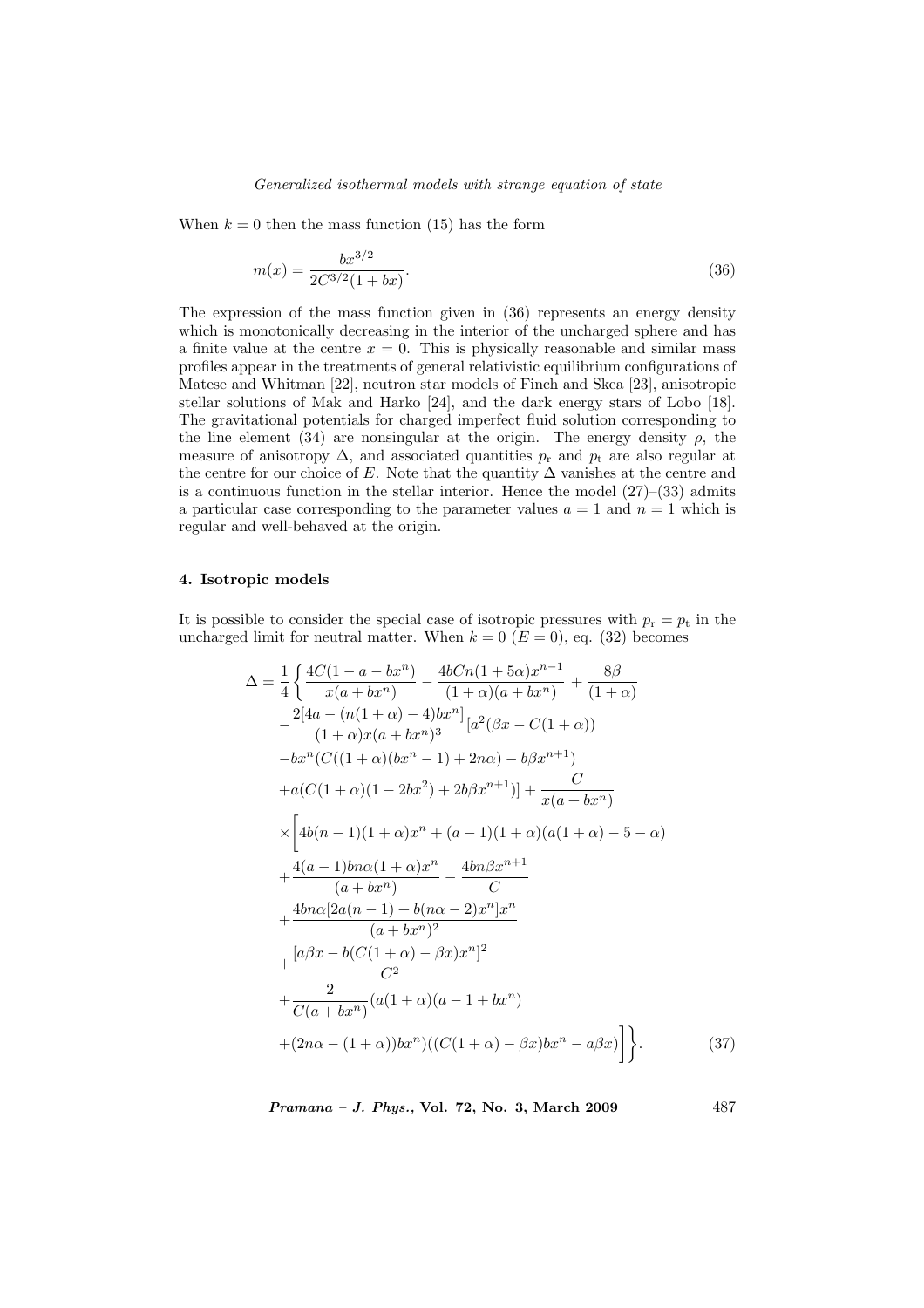Equation (37) shows that the model remains anisotropic even for the uncharged case in general. However, for particular parameter values we can show that  $\Delta = 0$ in the relevant limit in the general solution (27)–(33). If we set  $b = 0$  and  $\beta = 0$ then (37) becomes

$$
\Delta = \frac{C(a-1)}{4ax} \left\{ a(1+\alpha)^2 - \left[ 4\alpha + (1+\alpha)^2 \right] \right\}.
$$

From the above equation we easily observe that when  $a = 1$  and  $a = 1 + \frac{4\alpha}{(1+\alpha)^2}$  the measure of anisotropy  $\Delta$  vanishes. When  $a = 1$  we note from (29) that  $\rho = 0$  since  $b = k = 0$ . Consequently, we cannot regain an isotropic model when  $a = 1$ ; to avoid vanishing energy densities we must have  $a \neq 1$  when  $\Delta = 0$ . When  $a = 1 + \frac{4\alpha}{(1+\alpha)^2}$ we obtain the expressions

$$
ds^{2} = -Br^{\frac{4\alpha}{1+\alpha}}dt^{2} + \left[1 + \frac{4\alpha}{(1+\alpha)^{2}}\right]dr^{2} + r^{2}(d\theta^{2} + \sin^{2}\theta d\phi^{2}),
$$
 (38)

$$
\rho = \frac{4\alpha}{[4\alpha + (1+\alpha)^2]r^2}, \quad p_r(=p_t) = \alpha \rho,
$$
\n(39)

where we have set  $A^2 D^2 a^{\alpha} = B$  and  $C = 1$ .

The above solution was obtained by Saslaw et al [25] in their investigation of general relativistic isothermal Universes. Since  $\rho \propto r^{-2}$  we may interpret (38) as a relativistic cosmological metric since there is an analogy that can be made with the well-known Newtonian solution as pointed out by Chandrasekhar [26]. In the Newtonian case the density  $\rho$  is finite in the core regions and decreases according to  $r^{-2}$  in the rest of the model. The total mass and region of the isothermal model are infinite. Therefore, the line element (38) may be interpreted as a relativistic inhomogeneous Universe where the nonzero pressure balances gravity. Saslaw et al [25] point out that (38) may be viewed as the asymptotic state of the Einstein–de Sitter cosmological model, in an expansion-free state as  $t \to \infty$ , where the hierarchial distribution of matter has clustered over large scales. As  $t \to \infty$  the Einstein–de Sitter model tends to the line element (38) and the Universe evolves into an isothermal static sphere given by the exact solution (38) with equation of state  $p_r(= p_t) = \alpha \rho$ . To move from the pressure-free Einstein–de Sitter model to the static isothermal metric requires a phase transition for condensation through clustering of galaxies. It is interesting to observe that Chaisi and Maharaj [27] and Maharaj and Chaisi [28] have obtained generalized anisotropic static isothermal spheres by utilizing a known isotropic metric to produce a new anisotropic solution of the Einstein field equations. Govender and Govinder [29] have found simple nonstatic generalizations of isothermal Universes which describe an isothermal sphere of galaxies in quasihydrostatic equilibrium with heat dissipation driving the system to equilibrium. Hence the imperfect relativistic fluid, in the presence of electromagnetic field, with the linear equation of state  $p_r = \alpha \rho - \beta$ , is a generalization of the conventional isothermal model with a clear physical basis.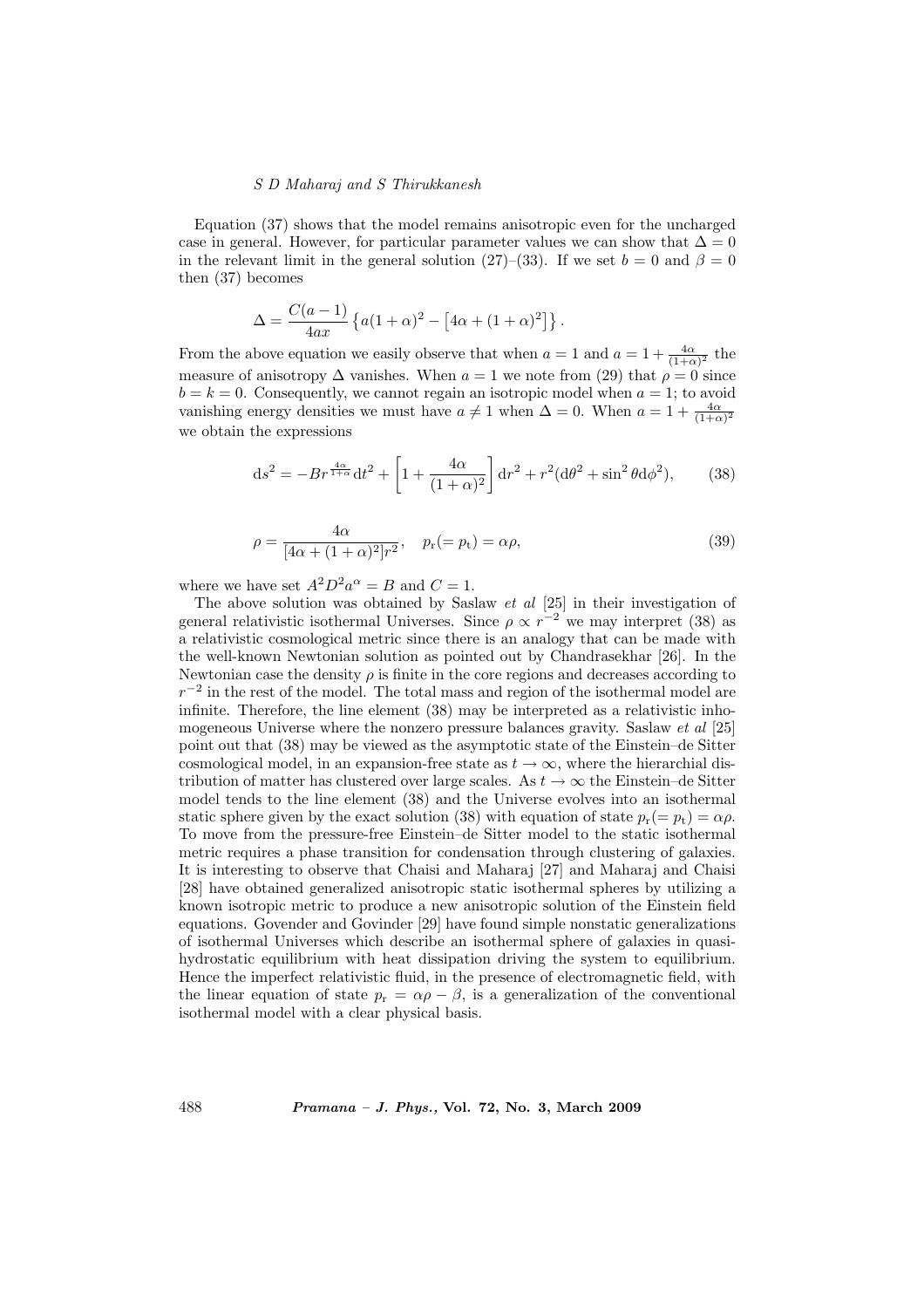#### 5. Physical analysis

We observe that the exact solution  $(27)$ – $(33)$  may be singular at the origin in general. The solution should be used to describe the gravitational field of the envelope in the outer regions of a quark star or a dark energy star with equation of state  $p_r = \alpha \rho - \beta$ . To avoid the singularity at the centre, another solution is required to model the stellar core. Examples of core–envelope models in general relativity are provided by Thomas et al [30], Tikekar and Thomas [31] and Paul and Tikekar [32]. We observe that if  $a = 1$  then the imperfect charged solution  $(27)–(33)$  admits the line element

$$
ds^{2} = -A^{2}D^{2}(1 + bx^{n})^{\alpha} \exp[2F(x)]dt^{2} + (1 + bx^{n})dr^{2} + r^{2}(d\theta^{2} + \sin^{2}\theta d\phi^{2}),
$$
\n(40)

where  $F(x) = -\frac{\beta x}{4C}$ h  $\left[1 + \frac{bx^n}{n+1}\right] + \frac{(1+\alpha)}{4}$ 4  $\left[\frac{bx^n}{n} - k(dx + x^2)\right]$ l<br>E . It is clear from (40) that the gravitational potentials are nonsingular at the origin for all values of n. If  $n = 1$ then there is no singularity in the energy density  $\rho$  and the model is nonsingular throughout the stellar interior. However, if  $n \neq 1$  then the gravitational potential (40) may continue to be well-behaved but singularities may appear in the matter variables at the origin  $r = 0$ .

By considering a particular example we can demonstrate graphically that the matter variables are well-behaved outside the origin. Figures 1–5 represent the energy density, the radial pressure, the tangential pressure, the electric field intensity and the measure of anisotropy, respectively. Note that solid lines represent uncharged matter  $(E = 0)$  and dashed lines include the effect of charged matter  $E \neq 0$ . To plot the graphs we choose the parameters  $n = 2, a = 1, b = 40, k =$  $2, d = 1, \alpha = \frac{1}{3}$  and  $\beta = 0.3569$ , and the stellar boundary is set at  $r = 1$ . From figures 1 and 2 we see that both the energy density  $\rho$  and the radial pressure  $p_r$ are continuous throughout the interior, increasing from the centre to  $r = 0.32$  and then decreasing. Note that the radial pressure is zero at the boundary  $r = 1$  for the uncharged case  $E = 0$ . We observe from figure 3 that the tangential pressure  $p_t$  is continuous and well-behaved in the interior regions. From figure 4 we observe



Figure 1. Energy density.

 $Pramana - J. Phys., Vol. 72, No. 3, March 2009$  489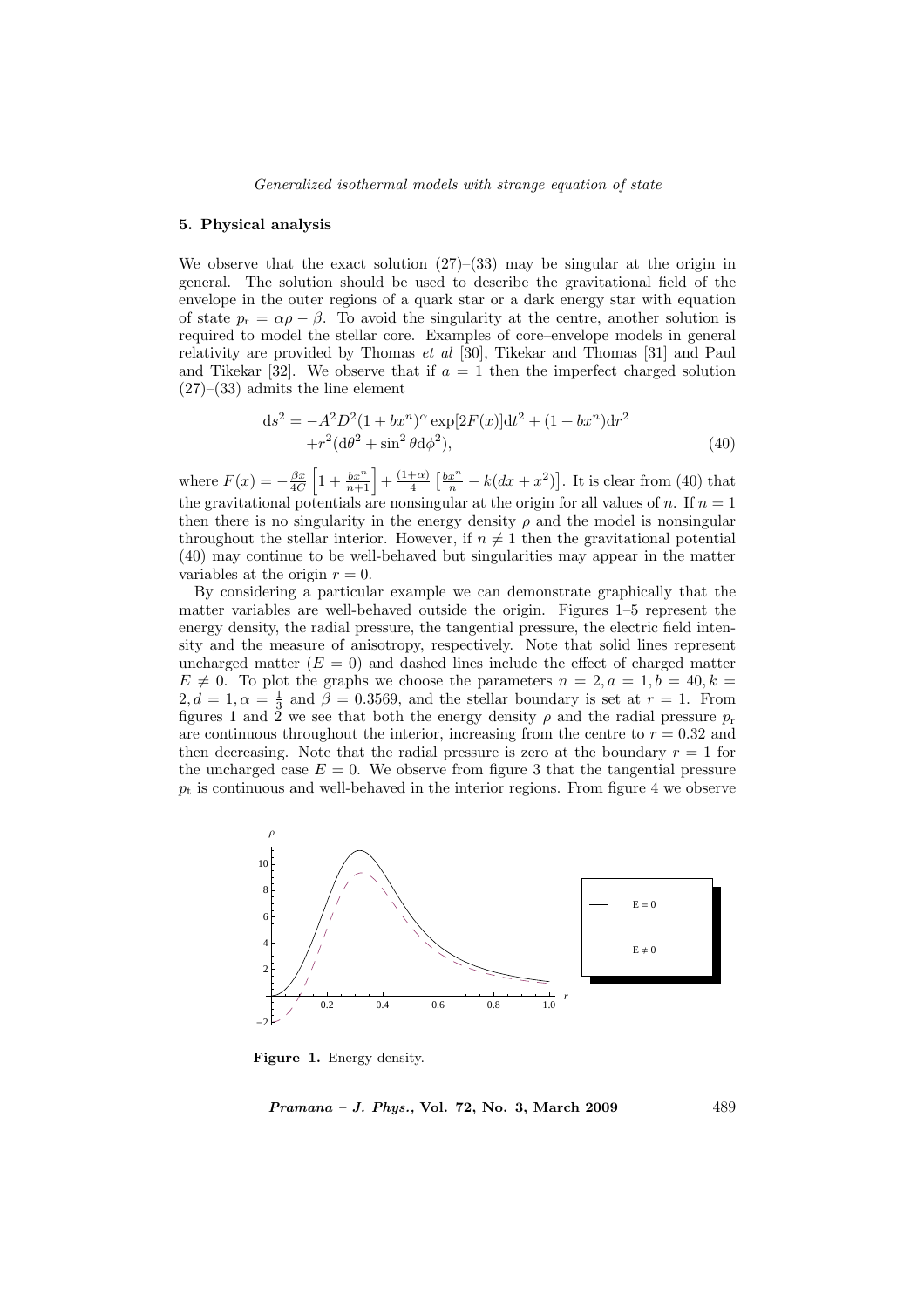

Figure 2. Radial pressure.



Figure 3. Tangential pressure.

that the electric field intensity  $E$  is decreasing smoothly throughout the stellar interior. We can observe from figure 5 that the measure of anisotropy is continuous throughout the stellar interior. The behaviour of  $\Delta$  outside the centre is likely to correspond to physically realistic matter in the presence of the electromagnetic field. Figure 5 has a profile similar to the anisotropic boson stars studied by Dev and Gleiser [33] and the compact anisotropic relativistic spheres of Chaisi and Maharaj [34]. From the figures we can see that the effect of electric field intensity  $E$ is to produce lower values for  $\rho, p_r, p_t$  and  $\Delta$ .

We now show that the solutions generated in this paper can be used to describe realistic compact objects for the case  $n = 1$  as an example from §3. In our model, when  $n = 1$ , the parameter b has the dimension of length<sup>-2</sup>, k has the dimension of length<sup>-4</sup> and d has the dimension of length<sup>2</sup>. For simplicity, we introduce the transformations

$$
\tilde{b} = bR^2, \quad \tilde{k} = kR^4, \quad \tilde{d} = dR^{-2},
$$

where  $R$  is a parameter which has the dimension of a length. Under these transformations the energy density becomes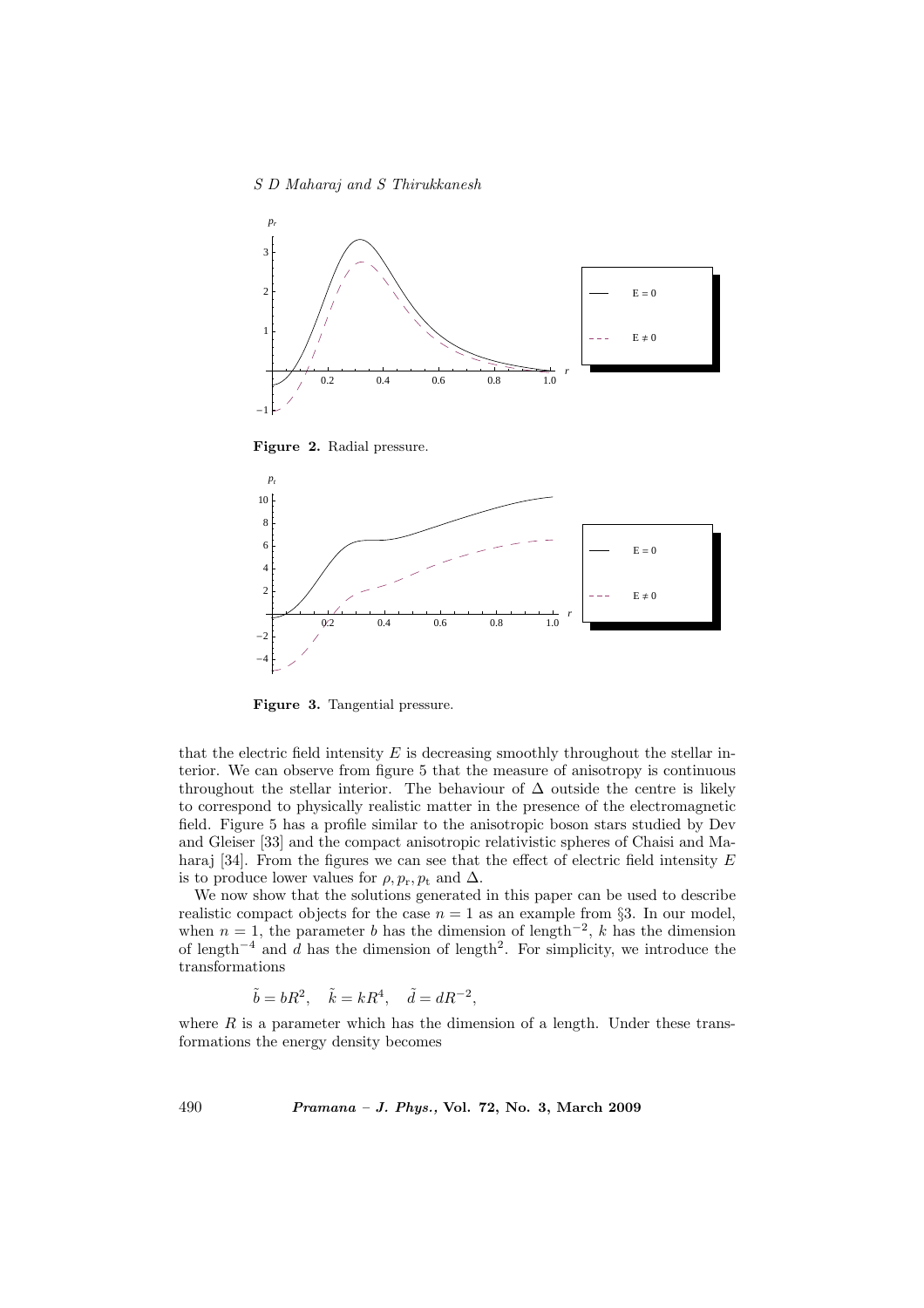Generalized isothermal models with strange equation of state



Figure 4. Electric field intensity.



Figure 5. Measure of anisotropy.

$$
\rho = \frac{1}{R^2} \left[ \frac{\tilde{b}}{1 + \tilde{b}y} + \frac{2\tilde{b}}{(1 + \tilde{b}y)^2} - \frac{\tilde{k}(\tilde{d} + 2y)}{1 + \tilde{b}y} \right],
$$
\n(41)

where we have set  $C = 1$  and  $y = r^2/R^2$ . Then the mass contained within a radius s has the form

$$
M=\frac{1}{2}\left\{\frac{\tilde{b}\frac{s^3}{R^2}}{1+\tilde{b}\frac{s^2}{R^2}}\frac{2\tilde{k}}{3\tilde{b}}\frac{s^3}{R^2}+\tilde{k}(2-\tilde{b}\tilde{d})\left[\frac{s}{\tilde{b}^2}-\frac{R}{\tilde{b}^{5/2}}\arctan\left[\sqrt{\tilde{b}}\frac{s}{R}\right]\right]\right\}.
$$

For simplicity we set  $\tilde{b}\tilde{d} = 2$  so that these expressions reduce to

$$
\rho = \frac{1}{R^2} \left[ \frac{\tilde{b}}{1 + \tilde{b}y} + \frac{2\tilde{b}}{(1 + \tilde{b}y)^2} - \frac{2\tilde{k}}{\tilde{b}} \right],
$$
\n(42)

$$
M = \frac{1}{2} \left[ \frac{\tilde{b}}{1 + \tilde{b} \frac{s^2}{R^2}} - \frac{2\tilde{k}}{3\tilde{b}} \right] \frac{s^3}{R^2},\tag{43}
$$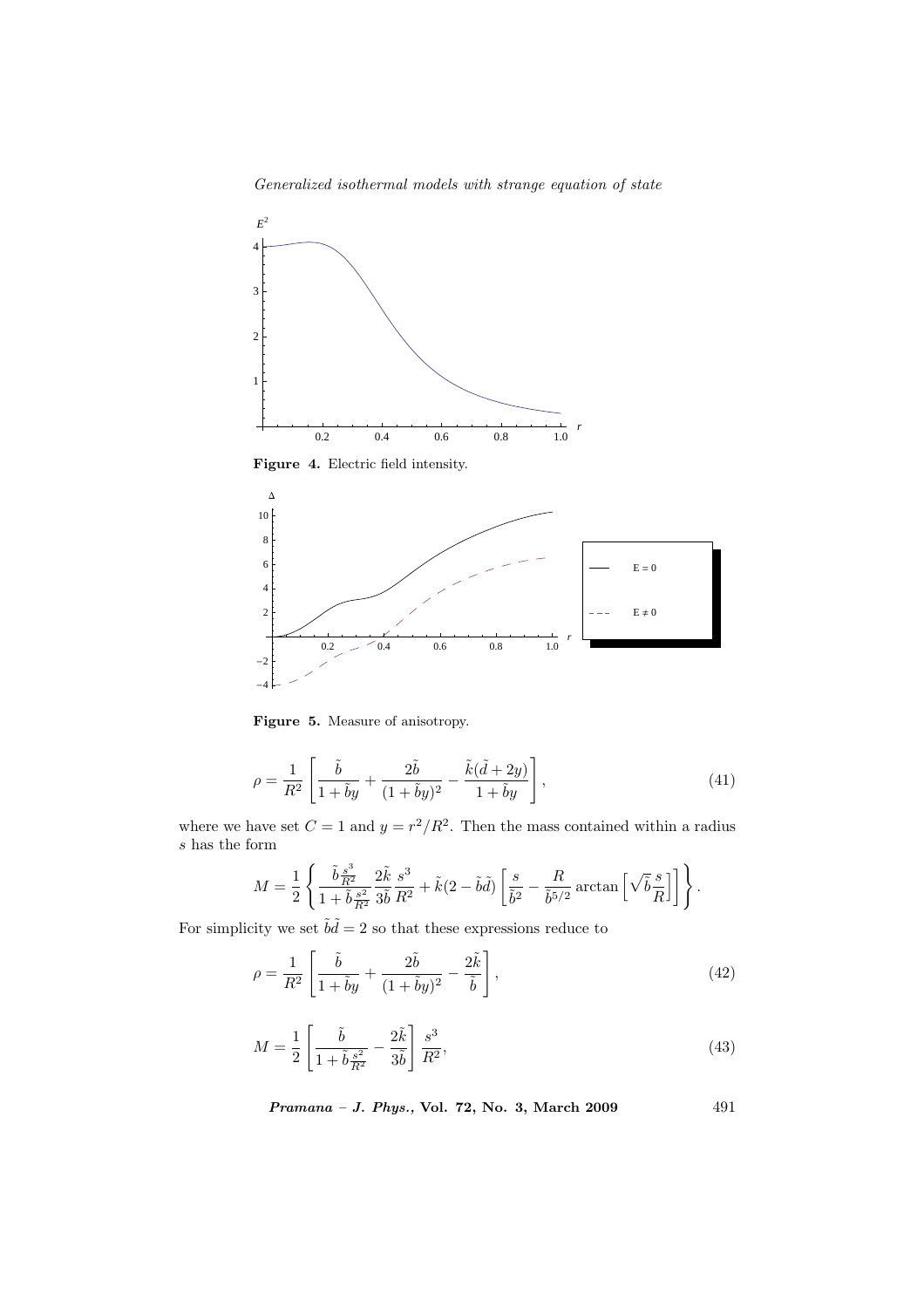which are simple forms. It is now easy to calculate the density and mass for particular parameter values from  $(42)$  and  $(44)$ . For example, when  $s = 7.07$ km,  $R = 1$  km,  $\tilde{b} = 0.03$  and  $\tilde{k} = 0.00045$ , we obtain the mass  $M_{E=0} = 1.436 M_{\odot}$ for uncharged matter and  $M_{E\neq0}=0.240M_{\odot}$  for charged matter. Note that the value of the mass for uncharged matter is consistent with the strange star models previously found by Sharma and Maharaj [20] and Dey et al [11]. We have shown that the inclusion of the electromagnetic field affects the value for the mass M. It is also possible to relate our results to other treatments. If we set  $s = 9.46$  km,  $R = 1$ km,  $b = 0.35$  and  $k = 0.00045$ , then we obtain the mass  $M_{E=0} = 3.103M_{\odot}$  for uncharged matter and  $M_{E\neq0} = 2.858M_{\odot}$  for charged matter. These values for the mass are similar to charged quark stellar models generated by Mak and Harko [16] which describe a unique static charged configuration of quark matter admitting a one-parameter group of conformal symmetries. We have shown that the presence of anisotropy and charge in the matter distribution yields masses which are consistent with other investigations.

## 6. Discussion

We have investigated the Einstein–Maxwell system of field equations with a strange matter equation of state for anisotropic matter distributions when the electromagnetic field is present. A new class of exact solutions was found to this system of nonlinear equations. A particular case is nonsingular at the centre of the star and the gravitational potentials and matter variables are well-behaved. When the anisotropy vanishes we regain the general relativistic isothermal Universe of Saslaw [25]. This is an extension of the conventional Newtonian isothermal Universe with density  $\rho \propto r^{-2}$ . The plots of the matter variables indicate that the solution may be used to model quark stars, at least in the envelope if singularities are present at the origin. We calculated the mass in a special case  $(a = 1, n = 1)$  and showed that this value is consistent with strange matter distributions of Dey  $et \ al \ [11]$ , Mak and Harko [16] and Sharma and Maharaj [20]. Ours is a particular solution of the Einstein–Maxwell system with the nice feature containing the isothermal Universe in the isotropic limit. A more comprehensive study of other possible solutions admitted, with the strange matter equation of state, is likely to produce other interesting results.

We now comment on some physical aspects of the solutions found which are of interest. Firstly, there are a number of free parameters in the solution which may be determined by imposing boundary conditions. The solutions may be connected to the Reissner–Nordstrom exterior spacetime

$$
ds^{2} = -\left(1 - \frac{2M}{r} + \frac{Q^{2}}{r^{2}}\right)dt^{2} + \left(1 - \frac{2M}{r} + \frac{Q^{2}}{r^{2}}\right)^{-1} dr^{2}
$$
  
+
$$
r^{2} \left(d\theta^{2} + \sin^{2}\theta d\phi^{2}\right)
$$
(44)

with the interior spacetime (40) across the boundary  $r = s$  where M and Q represent the total mass and the charge of the star, respectively. This gives the conditions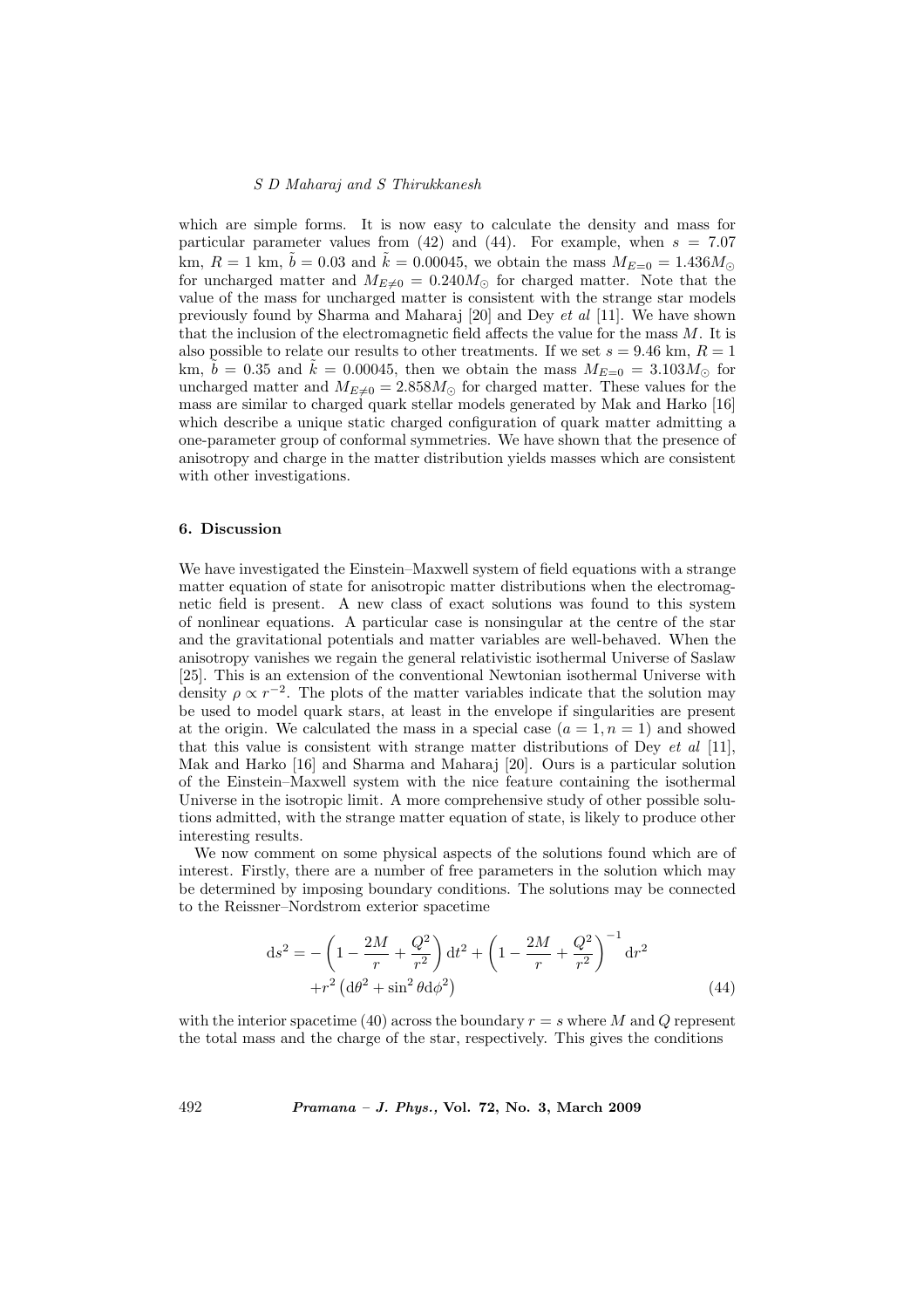Generalized isothermal models with strange equation of state

$$
1 - \frac{2M}{s} + \frac{Q^2}{s^2} = A^2 D^2 \left\{ [1 + b(Cs^2)^n]^\alpha \exp[2F(Cs^2)] \right\}
$$

$$
\left( 1 - \frac{2M}{s} + \frac{Q^2}{s^2} \right)^{-1} = 1 + b(Cs^2)^n.
$$

Therefore, the continuity of the metric coefficients across the boundary  $r = s$  is maintained. The number of free parameters  $(A, C, D, b$  and n) ensures that these necessary conditions are satisfied. Secondly, from the graphs generated for the energy density and the pressure we observe that these quantities are negative in regions close to the centre. We believe that this feature arises because of the strange equation of state that we have imposed on the model. To avoid negative matter variables we would need to use another solution to describe the core with our solution serving as the envelope. This is the situation that arises in the gravastar model of Mazur and Mottola where the singular core is replaced by a de Sitter condensate through a phase transition near the location of the event horizon. This idea has been utilized by Lobo [18] to demonstrate that dark energy stars are stable. Thirdly, the example of this paper and other exact solutions found for the Einstein–Maxwell system suggests that the negativity of the energy density and the pressure close to the centre may be a generic feature of charged stellar models. It appears that the existence of the electric field always makes the energy density negative in regions close to the centre of the sphere. This suggests the conjecture that a charged fluid cannot satisfy the energy conditions near the stellar centre is possible. This will be the topic of a separate investigation.

## Acknowledgements

We are grateful to the referee for insightful comments relating to the physical properties of the models. ST thanks the National Research Foundation and the University of KwaZulu-Natal for financial support, and is grateful to Eastern University, Sri Lanka for study leave. SDM acknowledges that this work is based on research supported by the South African Research Chair Initiative of the Department of Science and Technology and the National Research Foundation.

### References

- [1] N Itoh, *Progr. Theor. Phys.* **44**, 291 (1970)
- [2] K S Cheng, Z G Dai and T Lu T, Int. J. Mod. Phys. D7, 139 (1998)
- [3] K S Cheng and Z G Dai, Phys. Rev. Lett. 77, 1210 (1996)
- [4] A Chodos, R L Jaffe, K Johnson, C B Thorn and V F Weisskopf, Phys. Rev. D9, 3471 (1974)
- [5] E Farhi and R L Jaffe, Phys. Rev. D30, 2379 (1984)
- [6] E Witten, Phys. Rev. D30, 272 (1984)
- [7] I Bombaci, Phys. Rev. C55, 1587 (1997)
- [8] X-D Li, Z-G Dai and Z-R Wang, Astron. Astrophys. 303, L1 (1995)
- [9] X-D Li, I Bombaci, M Dey, J Dey and E P J van den Heuvel, Phys. Rev. Lett. 83, 3776 (1999)